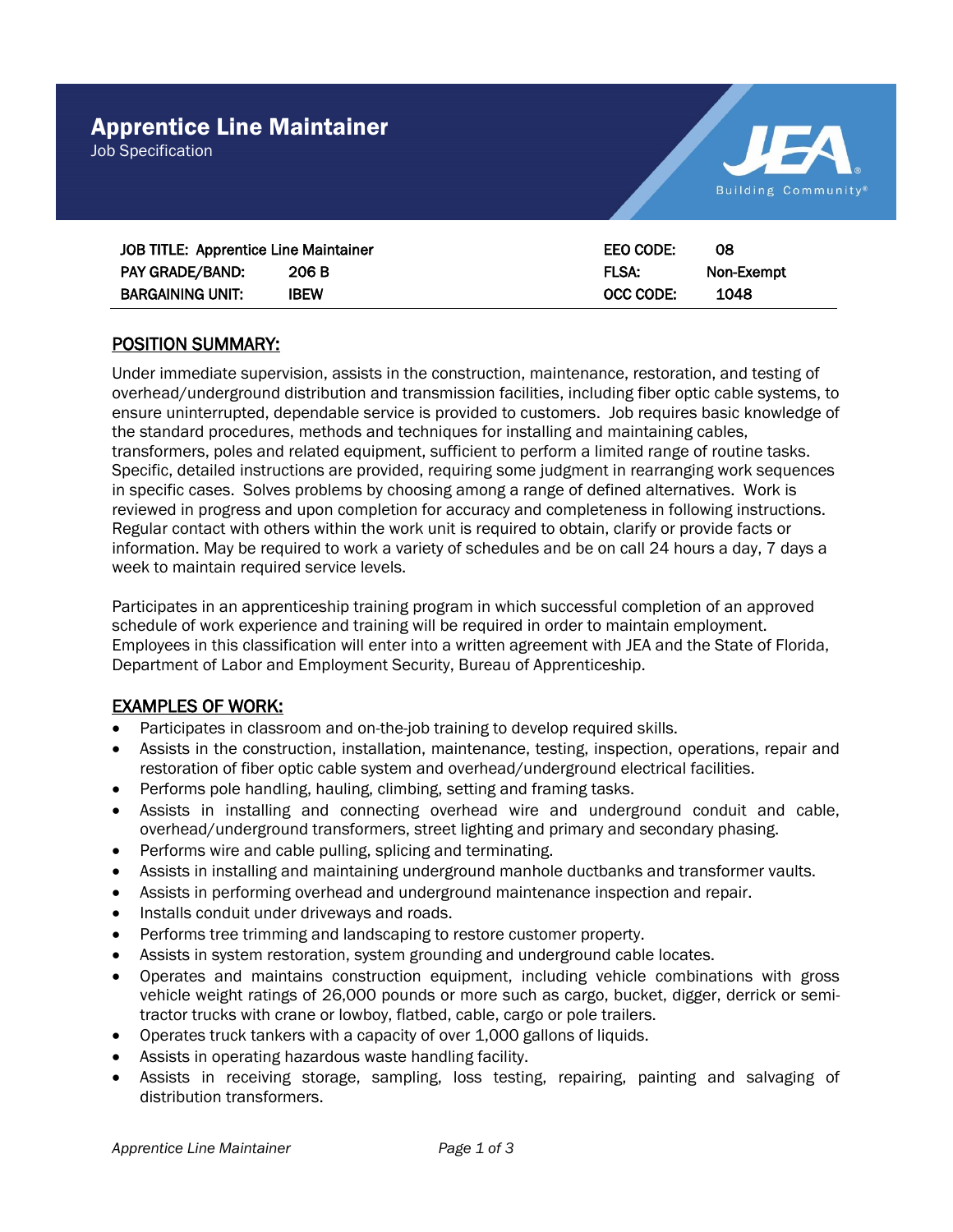- Assists in testing and repairing voltage regulators, sectionalizers and reclosers, and hydraulic, pneumatic, electrical and gasoline powered tools.
- Assists in performing dielectric safety testing and repair of switch sticks, shotguns and bucket trucks.
- Cleans and tests personal protective rubber goods.
- Performs other job-related work as assigned.

## KNOWLEDGE, SKILLS, AND ABILITIES:

Basic knowledge of:

- Mathematics.
- Electrical theory and application.
- Equipment and materials used in the construction, installation, maintenance, testing, operation, repair and restoration of fiber optic cable systems and overhead/underground electrical facilities.
- Standard methods of installation and maintenance of conductors, cables, transformers, poles and related equipment.
- Safety rules and first aid procedures.
- TargetSmart concepts.

Skill in:

- Performing basic mathematical computations.
- Constructing, installing, maintaining, testing, inspecting, operating, repairing and restoring fiber optic cable systems and overhead/underground electrical facilities.
- Performing pole handling, hauling, climbing, setting and framing.
- Installing and connecting overhead wire and underground conduit and cable, overhead/underground transformers and street lighting.
- Pulling, splicing and terminating wire and cables.
- Operating and maintaining construction equipment.
- Operating assigned vehicles.

#### Ability to:

- Read, comprehend and follow written and oral instructions.
- Read, write and speak English.
- Complete required classroom and on-the-job training.

## LICENSING/CERTIFICATION/REGISTRATION

A valid driver's license is required prior to employment and must be maintained during employment in this classification; additionally a Commercial Driver's License (CDL) of a certain level and/or with certain endorsements may be required, as will be described in this job specification if applicable.

A valid Class "B" Commercial Driver's License with "N" or equivalent endorsement is required to be obtained within sixty (60) days of employment.